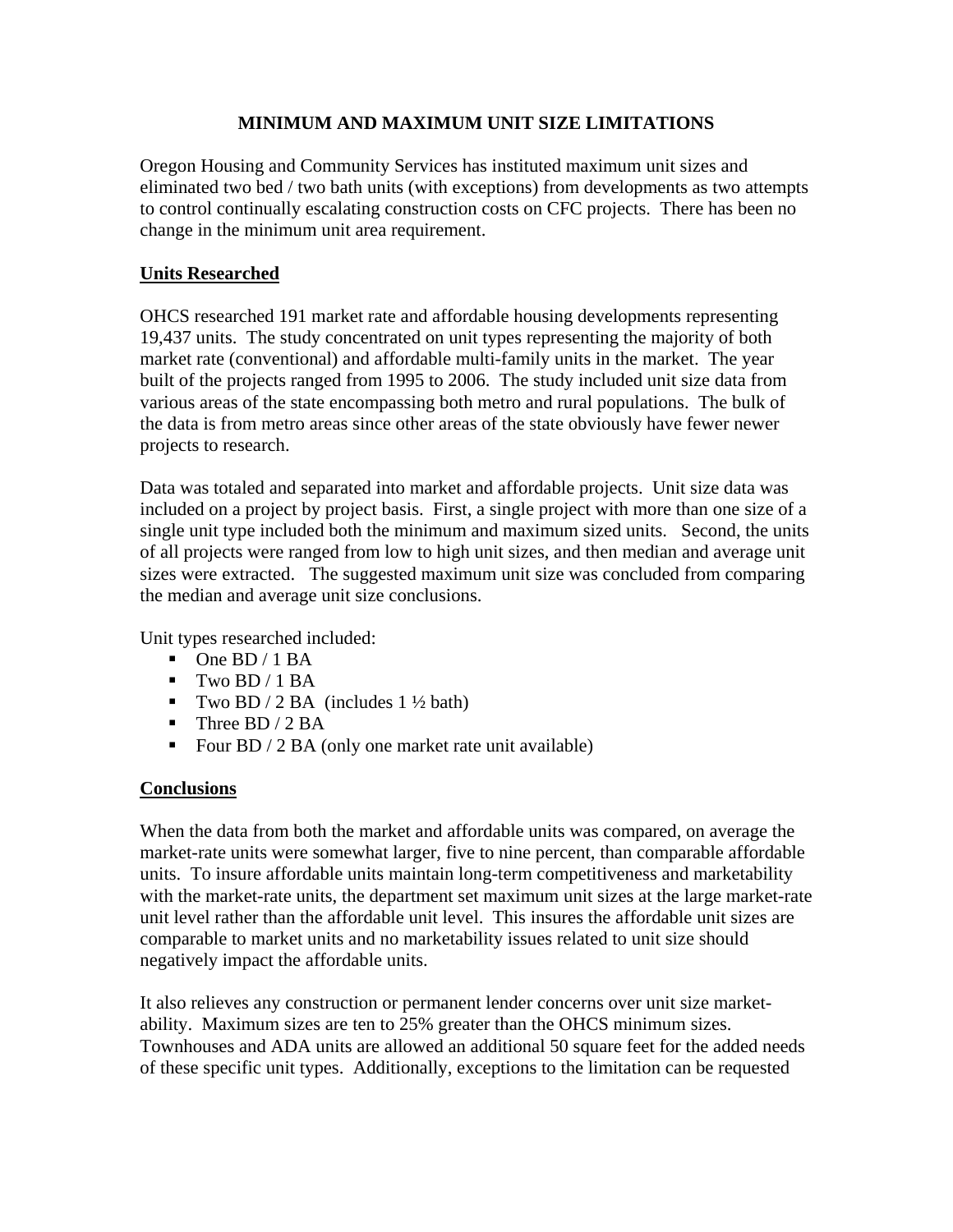for extraordinary circumstances. An exception form is included in the CFC application and on the website.

## **Second Bath**

OHCS will not accept applications for two-bedroom / two-bath units without significant compelling support for this unit type and without obtaining department approval, via the exception request form. The two bedroom / one bath unit is the standard.

## **Current OHCS Minimum and Maximum Allowable Unit Floor Areas**

The following table illustrates the current OHCS minimum and maximum unit sizes.

| Unit Type             | Minimum Required | Maximum Allowable | Maximum Allowable |
|-----------------------|------------------|-------------------|-------------------|
|                       | Unit Floor Area  | Unit Floor Area   | Floor Areas for   |
|                       | (Square Feet)    | (Square Feet)     | Townhouses and    |
|                       |                  |                   | Accessible Units  |
| <b>SRO</b>            | 175              |                   |                   |
| Studio                | 350              |                   |                   |
| 1 Bed / 1 Bath        | 600              | 690               | 740               |
| 2 Bed / 1 Bath        | 800              | 900               | 950               |
| 3 Bed / 2 Bath        | 1,000            | 1,200             | 1,250             |
| 4 Bed / 2 Bath        | 1,250            | 1,400             | 1,450             |
| <b>ALF/RCF Studio</b> | 300              |                   |                   |
| ALF/RCF 1 Bed         | 450              |                   |                   |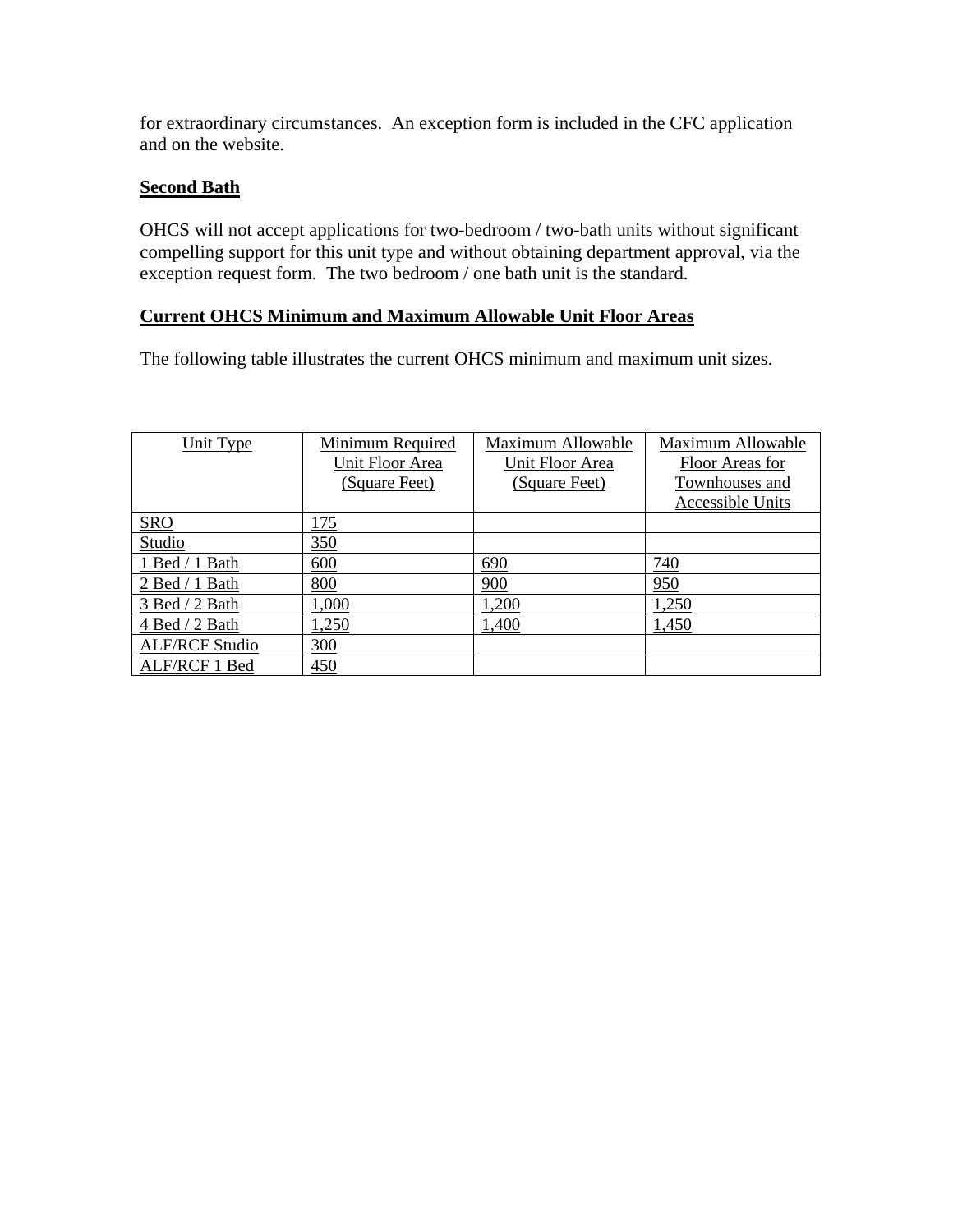# **Request for Exemption from Minimum or Maximum Unit Floor Area Requirements**

**Including Requests for Single-Level Two Bedroom /Two-Bath Designs** 

Sponsor: Project Name:

Site Address:

List which Minimum or Maximum Unit Floor Area Limitation(s) your project is unable to meet. Include the location and number of specific units affected:

Describe the reason(s) why the Minimum or Maximum Limitation(s) cannot be met in this/these particular unit design(s):

Describe the specific reasons it is necessary to include two full baths in your two-bedroom unit design(s):

**Please refer any questions regarding your Exemption Request to:** 

John Czarnecki, OHCS Architect 503-986-0972 email: [john.czarnecki@hcs.state.or.us](mailto:john.czarnecki@hcs.state.or.us)

\_\_\_\_\_\_\_ Approved \_\_\_\_\_\_\_\_ Not Approved \_\_\_\_\_\_\_\_\_Not Applicable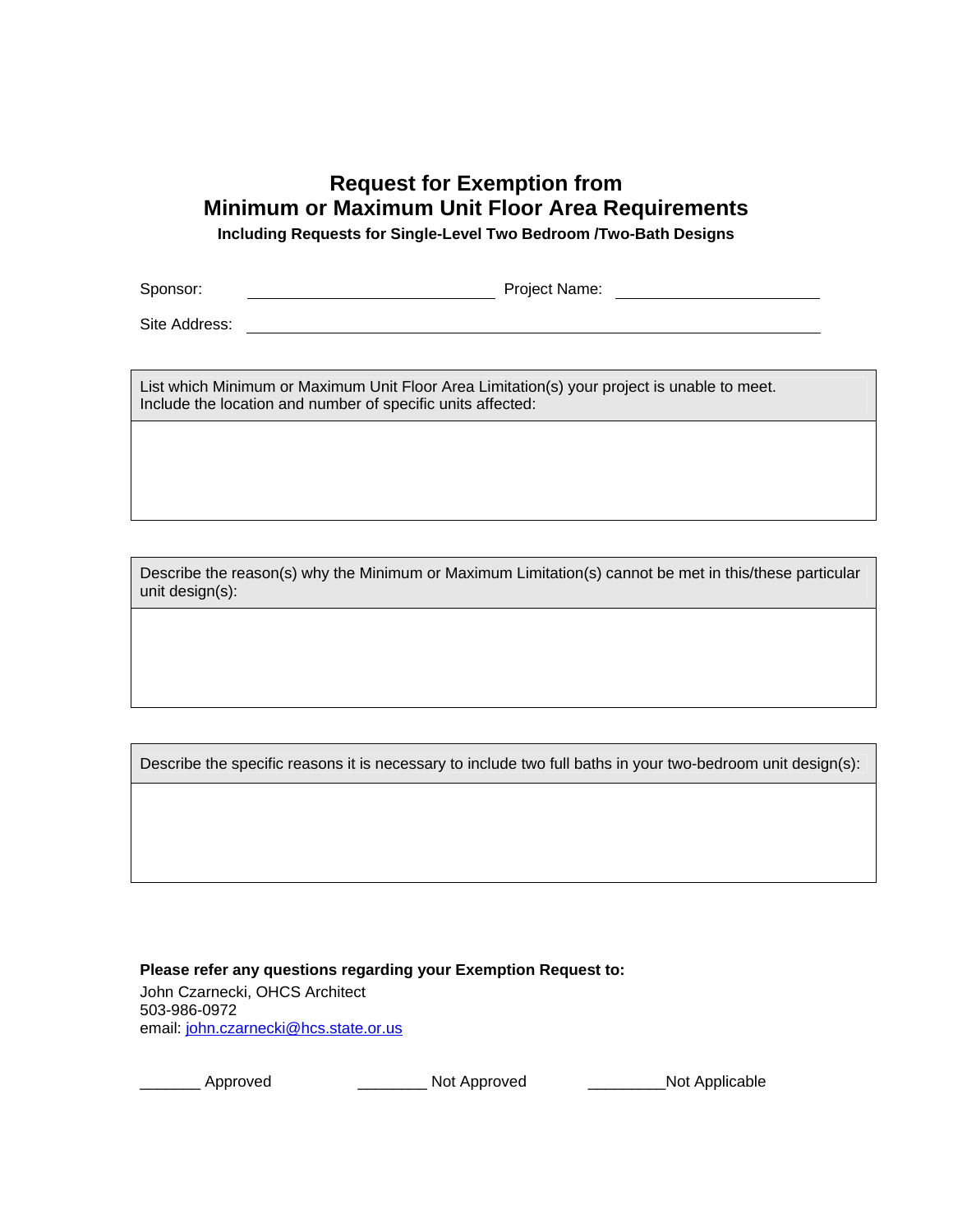Name

Date

 $\overline{\mathsf{Title}}$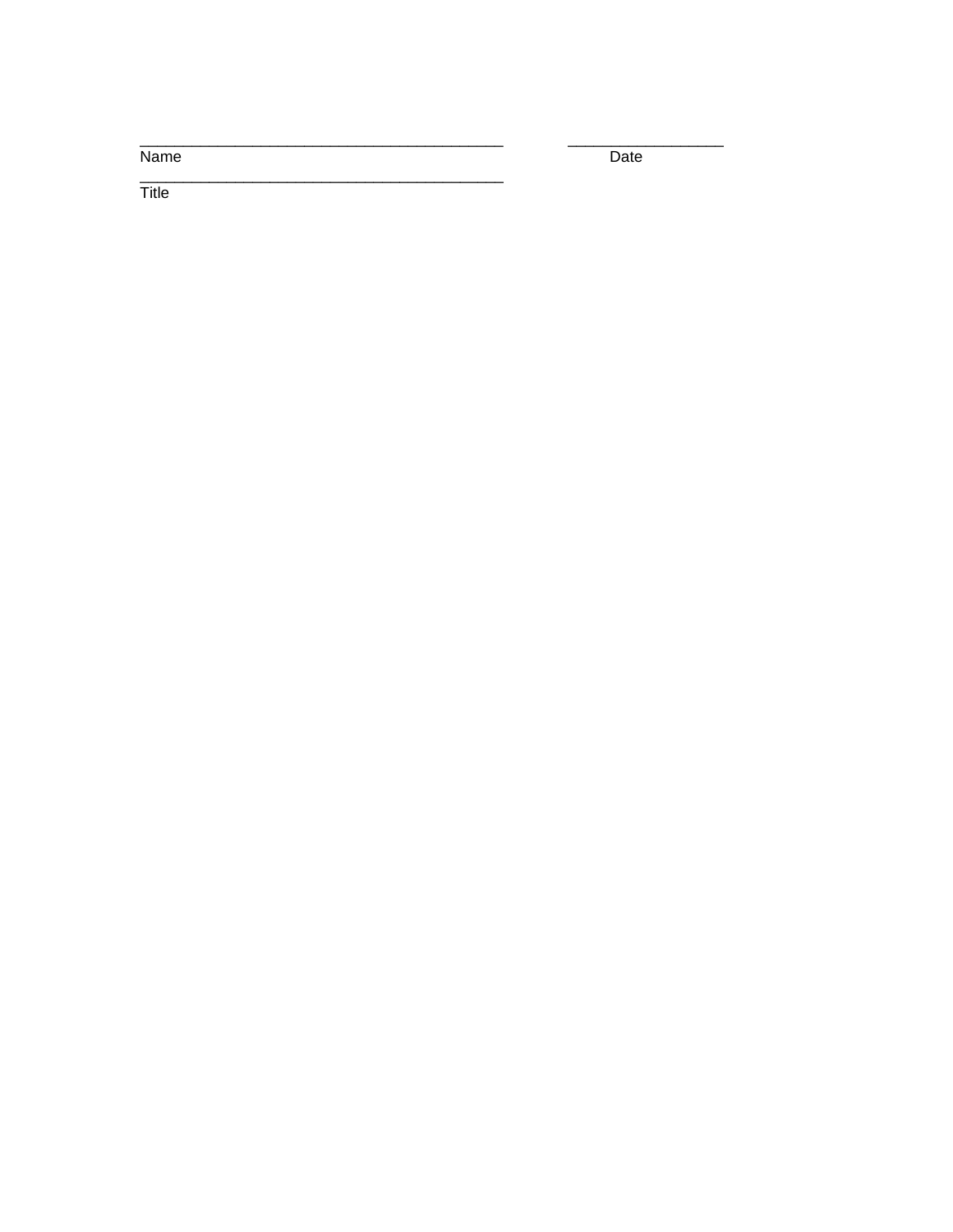## **Visitability Exemption Request**

| Sponsor: | Project Name: |  |
|----------|---------------|--|
|          |               |  |

Site Address:

#### **Visitability Exemption Category** (check all that apply). See OAR 813-310-080

| <b>Topographical Concerns</b>                                         |  | <b>Funding Conflicts</b>              |
|-----------------------------------------------------------------------|--|---------------------------------------|
| Undue Costs                                                           |  | <b>Undue Constraints</b>              |
| <b>Initial Project Rejection</b>                                      |  | <b>Community and Design Standards</b> |
| Community Powder Room / Adaptable Powder Rooms in each Visitable Unit |  |                                       |

#### **Number of Units Requesting Exemption:**

Full Exemption: Partial Exemption:

Describe the circumstances relating to the exemption request. Be as specific as possible. Use other sheets and provide documentation drawings, cost information or other data as necessary. Be sure to provide justification for each exemption category requested.

If the exemption request is based upon conflicting community design standards, provide a written statemen below stating whether it would be reasonably possible to obtain from the local government an exemption from the local design standard.

Describe the effect the requested exemption would have on visitability for the mobility impaired.

**Please refer any questions regarding your Visitability Exemption Request to:** 

John Czarnecki, OHCS Architect 503-986-0972 email: [john.czarnecki@hcs.state.or.us](mailto:john.czarnecki@hcs.state.or.us)